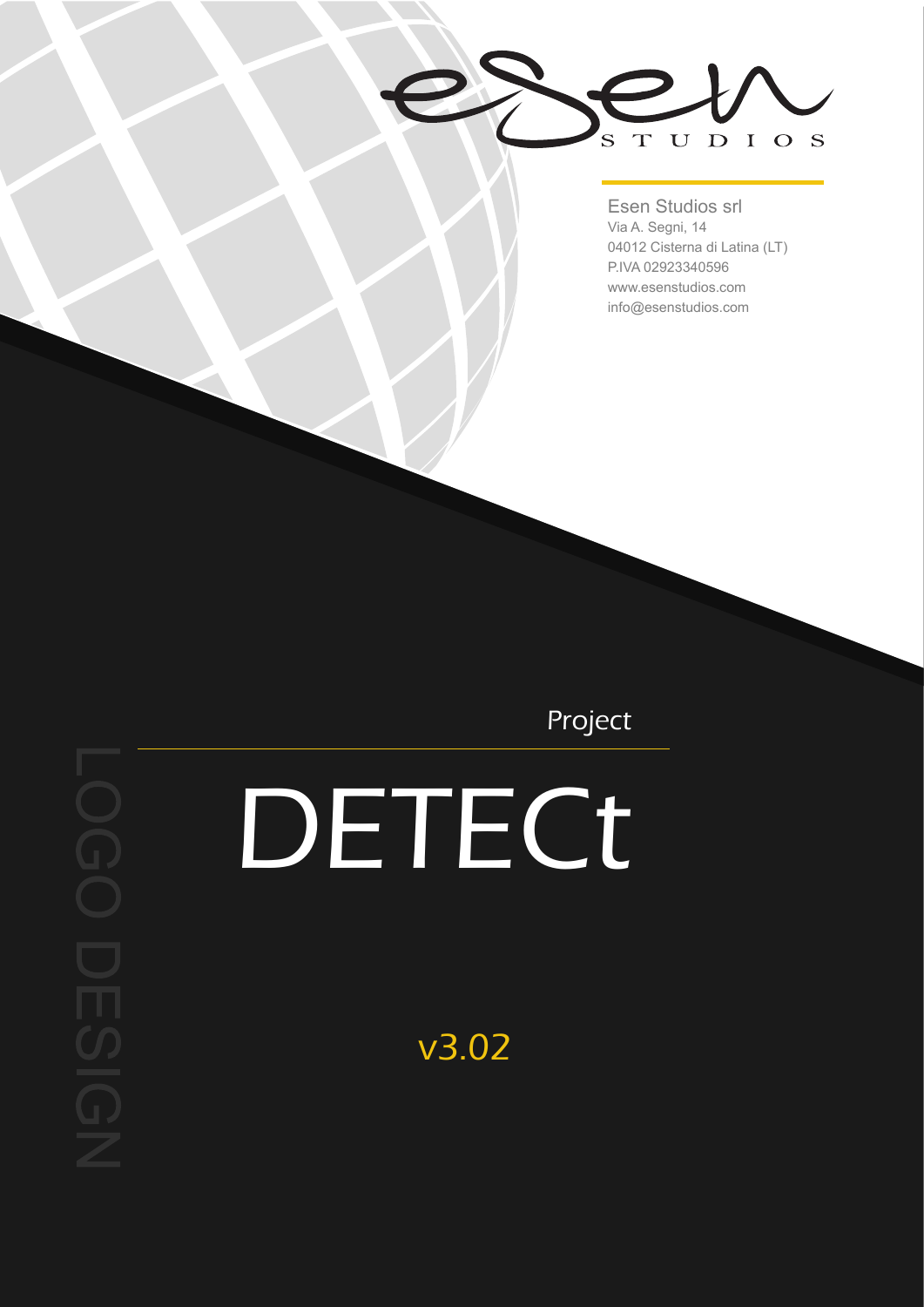





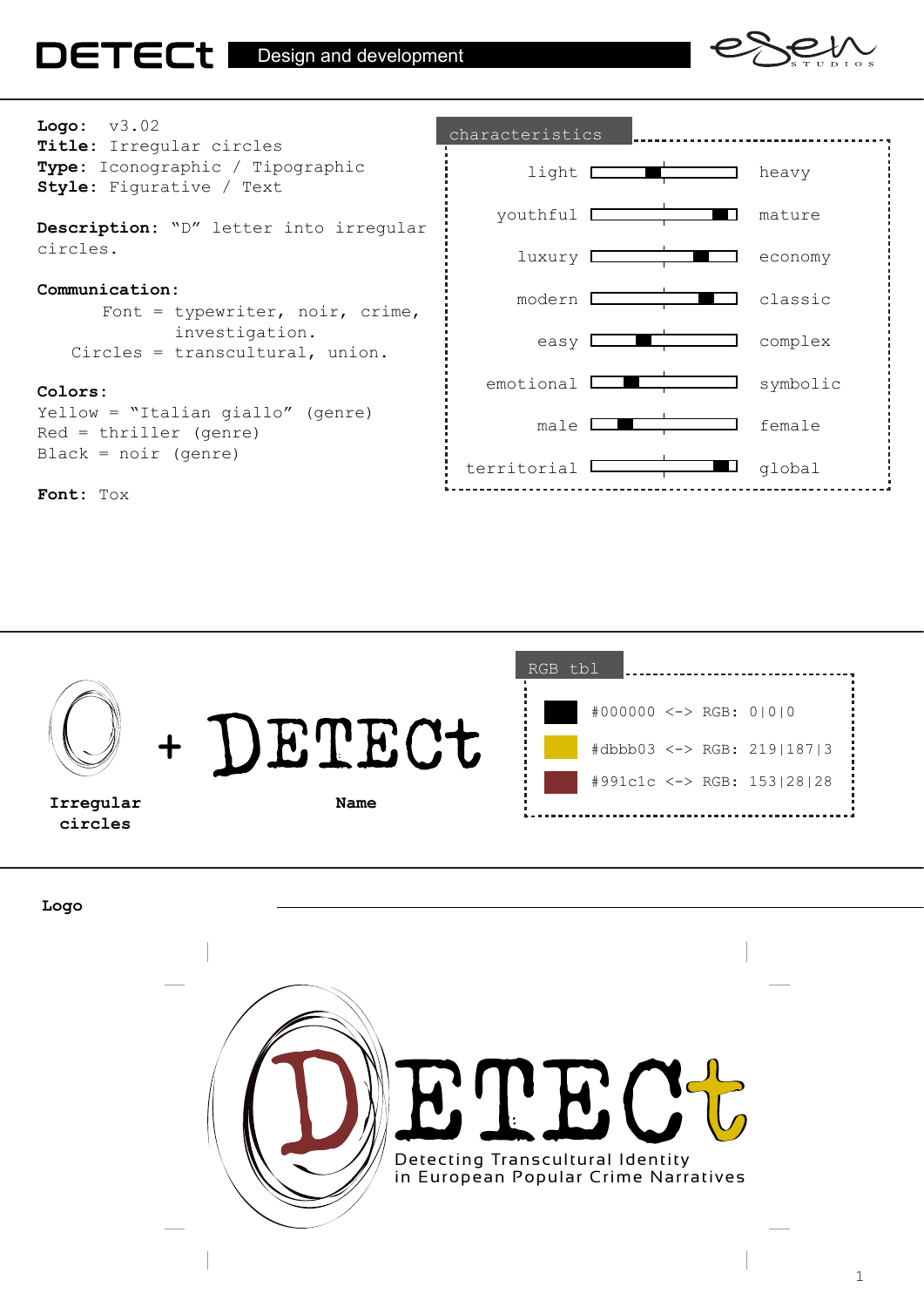



**Icon**



**P/N**